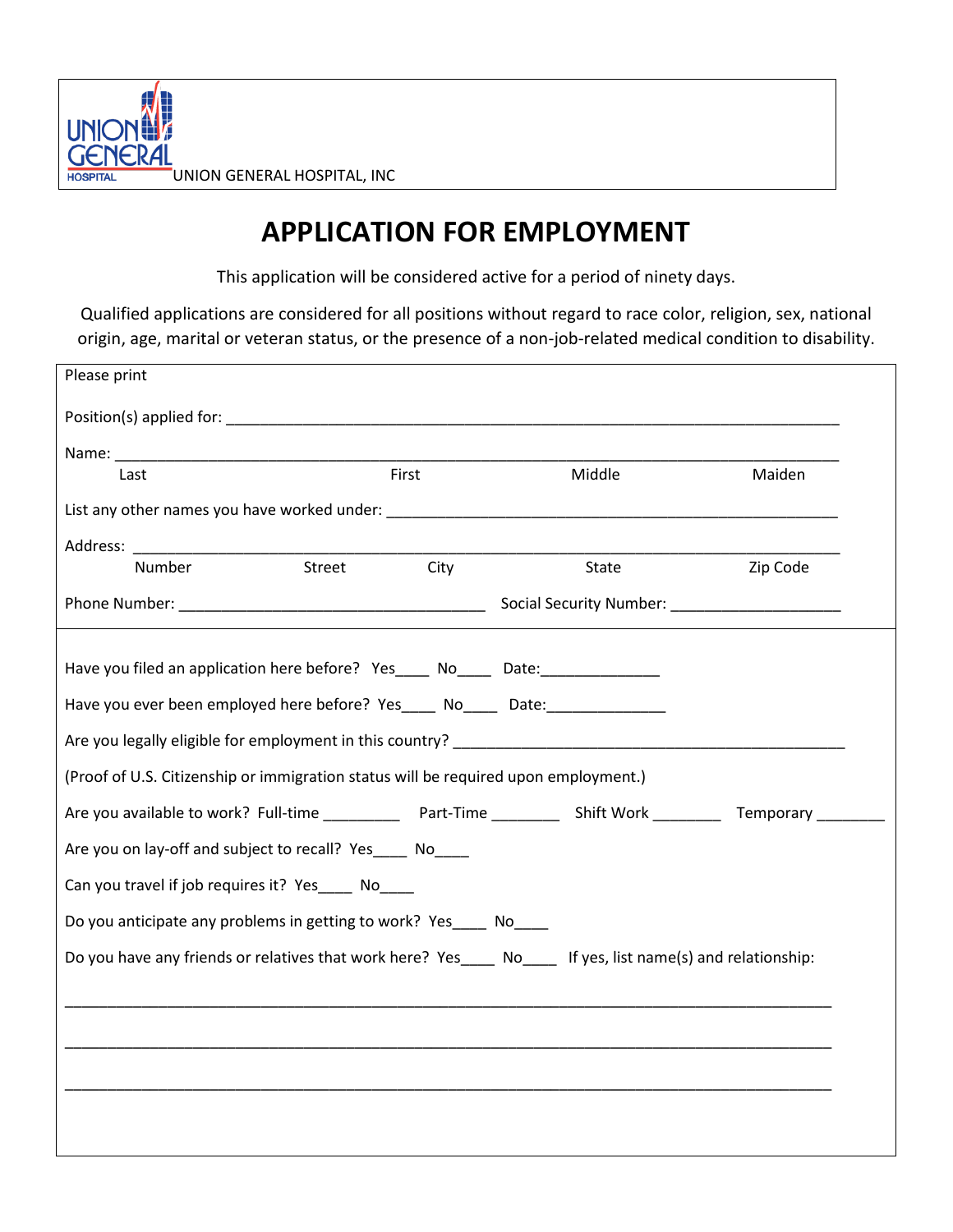| Are you related to an UGH board member or local physician? Yes____ No____ If yes, list name(s) and<br>relationships:                               |
|----------------------------------------------------------------------------------------------------------------------------------------------------|
|                                                                                                                                                    |
| May your application be referred to another company? Yes____ No____                                                                                |
| *Have you ever been convicted of a crime? Yes____ No____ If yes, explain:                                                                          |
| Are you a veteran of the U.S. Military Service? Yes_____ No_____ Branch: ____________________                                                      |
| The hiring decision will be based on qualifications only, with reasonable accommodations for the disabled.                                         |
| *A conviction record will not necessarily be a bar to employment. All factors involved will be considered.                                         |
| List professional, business or civic activities and offices held. (Exclude groups which indicate race, color,<br>religion, sex or national origin) |
|                                                                                                                                                    |
| Give name, address, and telephone number of three references not related to you:                                                                   |
|                                                                                                                                                    |
| Special employment notice to disabled veterans, Vietnam Era veterans, and individuals with physical or mental                                      |

disabilities:

Government contractors are subject to Section 402 of the Vietnam Era Veterans Readjustment Act of 1974 which requires that they take affirmative action to employ and advance in employment qualified disabled veterans and veterans of the Vietnam Era, and Section 503 of the Rehabilitation Act of 1973, as amended, which requires government contractors to take affirmative action to employ and advance in employment qualified disabled individuals.

If you are a disabled veteran, or have a physical or mental disability, you are invited to volunteer this information. The purpose is to provide information regarding proper placement and appropriate accommodation to enable you to perform the job in a proper and safe manner. This information will be treated as confidential. Failure to provide this information will not jeopardize or adversely affect any consideration you may receive for employment.

If you wish to be identified, please sign below.

Disabled Individual\_\_\_\_\_ Disabled Veteran\_\_\_\_\_ Vietnam Era Veteran\_\_\_\_\_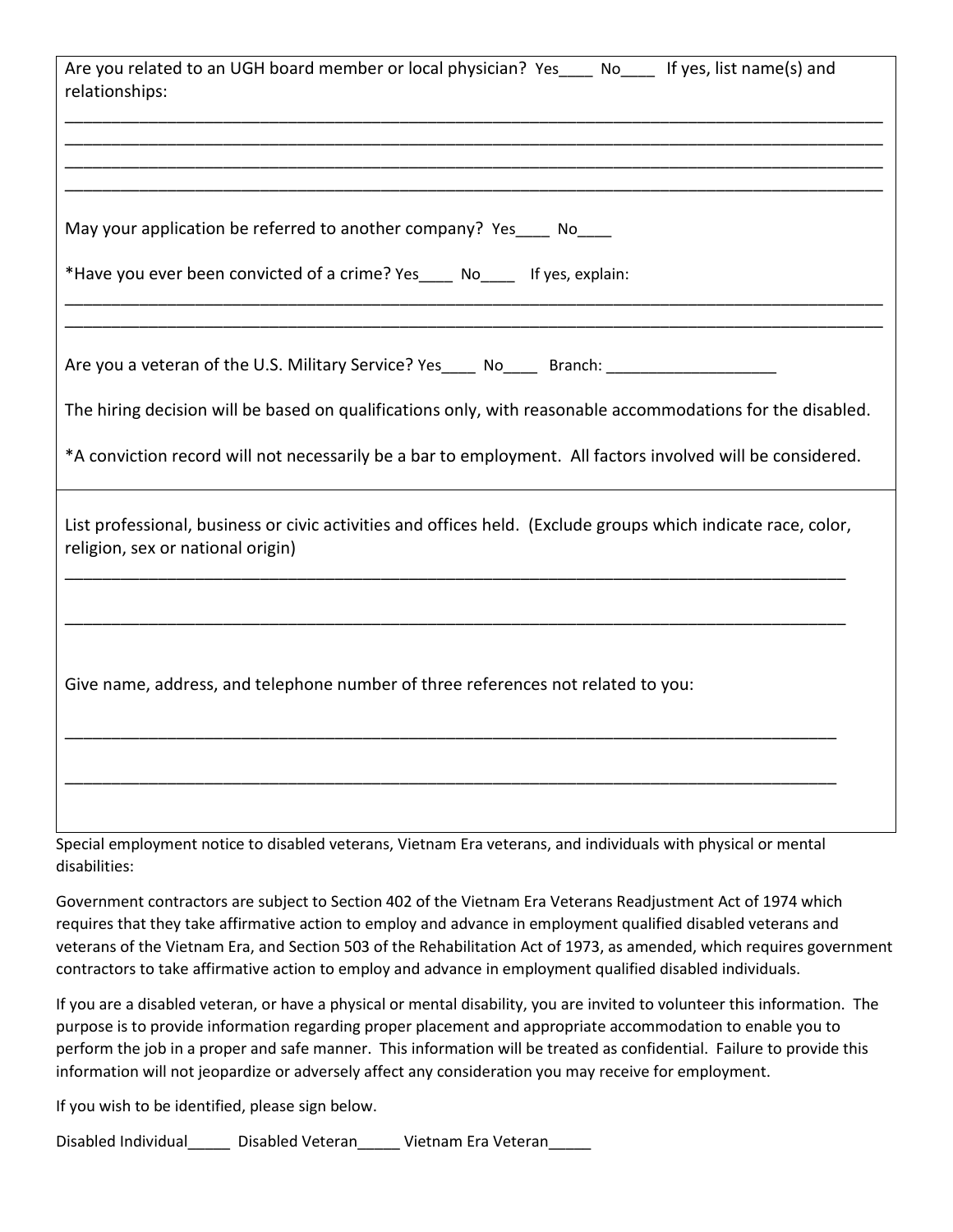## Education:

List school names, Years completed, diploma, specialized training, apprenticeship skills, etc.

| <b>SCHOOL NAME</b> | YEARS COMPLETED | <b>DIPLOMA</b> | <b>COMMENTS</b> |
|--------------------|-----------------|----------------|-----------------|
|                    |                 |                |                 |
|                    |                 |                |                 |
|                    |                 |                |                 |
|                    |                 |                |                 |
|                    |                 |                |                 |
|                    |                 |                |                 |
|                    |                 |                |                 |
|                    |                 |                |                 |

## Employment History:

List employers, dates worked, supervisor name and number, job, rate of pay, reason for leaving

| <b>EMPLOYER</b> | DATES WORKED | SPV NAME/PHONE # | <b>POSITION</b> | <b>RATE OF PAY</b> | <b>REASON FOR</b><br><b>LEAVING</b> |
|-----------------|--------------|------------------|-----------------|--------------------|-------------------------------------|
|                 |              |                  |                 |                    |                                     |
|                 |              |                  |                 |                    |                                     |
|                 |              |                  |                 |                    |                                     |
|                 |              |                  |                 |                    |                                     |
|                 |              |                  |                 |                    |                                     |
|                 |              |                  |                 |                    |                                     |
|                 |              |                  |                 |                    |                                     |
|                 |              |                  |                 |                    |                                     |
|                 |              |                  |                 |                    |                                     |
|                 |              |                  |                 |                    |                                     |
|                 |              |                  |                 |                    |                                     |
|                 |              |                  |                 |                    |                                     |
|                 |              |                  |                 |                    |                                     |

\_\_\_\_\_\_\_\_\_\_\_\_\_\_\_\_\_\_\_\_\_\_\_\_\_\_\_\_\_\_\_\_\_\_\_\_\_\_\_\_\_\_\_\_\_\_\_\_\_\_\_\_\_\_\_\_\_\_\_\_\_\_\_\_\_\_\_\_\_\_\_\_\_\_\_\_\_\_\_\_\_\_\_\_\_\_\_\_\_\_\_\_\_\_\_ \_\_\_\_\_\_\_\_\_\_\_\_\_\_\_\_\_\_\_\_\_\_\_\_\_\_\_\_\_\_\_\_\_\_\_\_\_\_\_\_\_\_\_\_\_\_\_\_\_\_\_\_\_\_\_\_\_\_\_\_\_\_\_\_\_\_\_\_\_\_\_\_\_\_\_\_\_\_\_\_\_\_\_\_\_\_\_\_\_\_\_\_\_\_\_

\_\_\_\_\_\_\_\_\_\_\_\_\_\_\_\_\_\_\_\_\_\_\_\_\_\_\_\_\_\_\_\_\_\_\_\_\_\_\_\_\_\_\_\_\_\_\_\_\_\_\_\_\_\_\_\_\_\_\_\_\_\_\_\_\_\_\_\_\_\_\_\_\_\_\_\_\_\_\_\_\_\_\_\_\_\_\_\_\_\_\_\_\_\_\_

May we contact your present employer? Yes\_\_\_\_ No\_\_\_\_

Summarize special skills and qualifications acquired from employment or other experience:

List any Honors received from school, college, etc.: \_\_\_\_\_\_\_\_\_\_\_\_\_\_\_\_\_\_\_\_\_\_\_\_\_\_\_\_